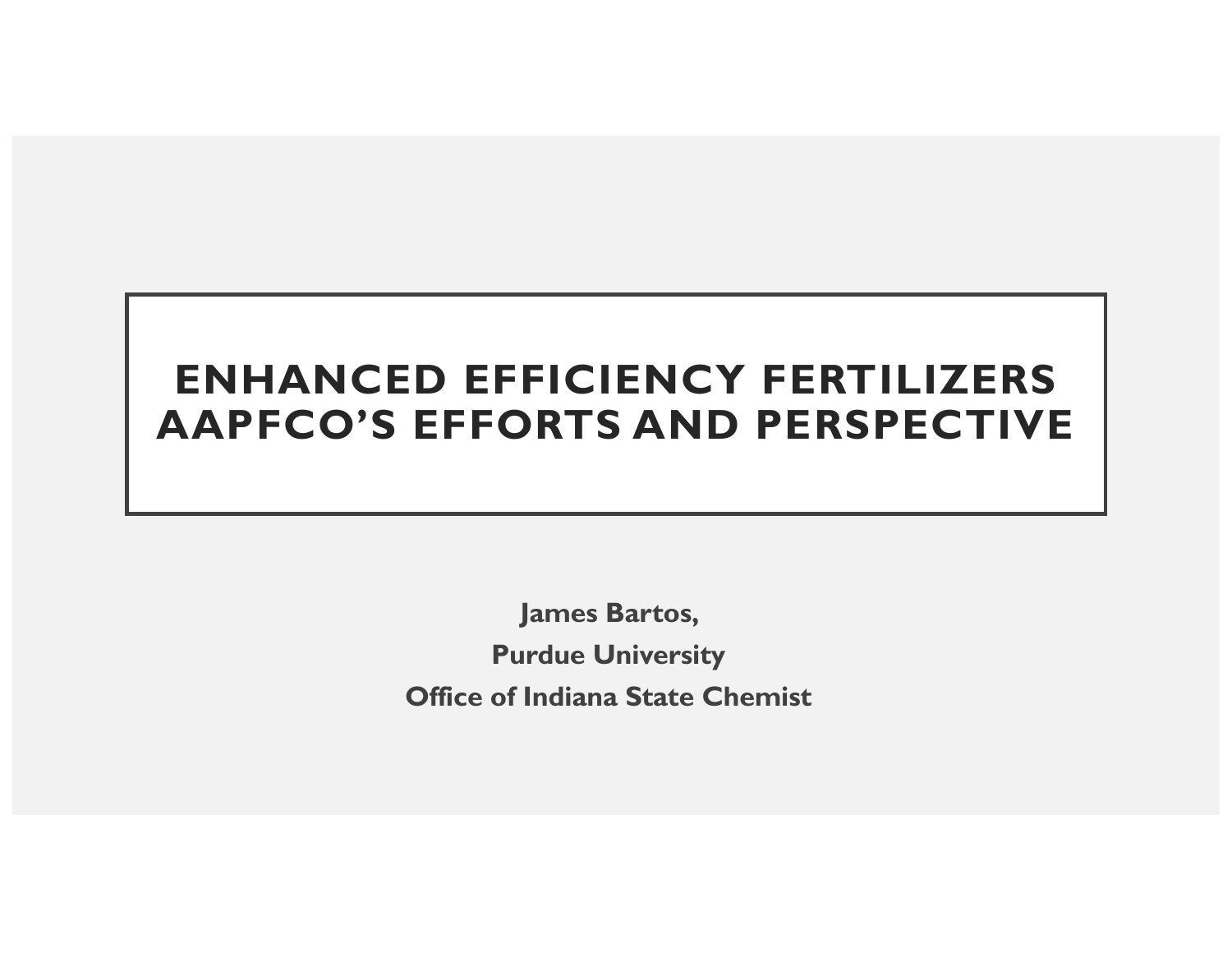# **AAPFCO'S ROLE**

- AAPFCO = *Association of America Plant Food Control Officials*
- Established 1946
- Voting members are state control officials, but meetings open to industry liaisons
- Mission = *to establish uniform standards that promote consumer protection, environmental stewardship, and provide a forum to achieve regulatory consensus*
- Revenue registration fees and tonnage fees
- NRCS Nutrient Management Code 590 (May 2019) stipulates "For enhanced efficiency fertilizer (EEF) products, *use products defined by the Association of American*  **Plant Food Control Officials as EEF** and recommended for use by the State LGU" (Land Grant University).
- EE topics fall into our Slow Release Committee and are **ongoing**
- Many of our terms, rules and polices can be found in our *Official Publication (OP)*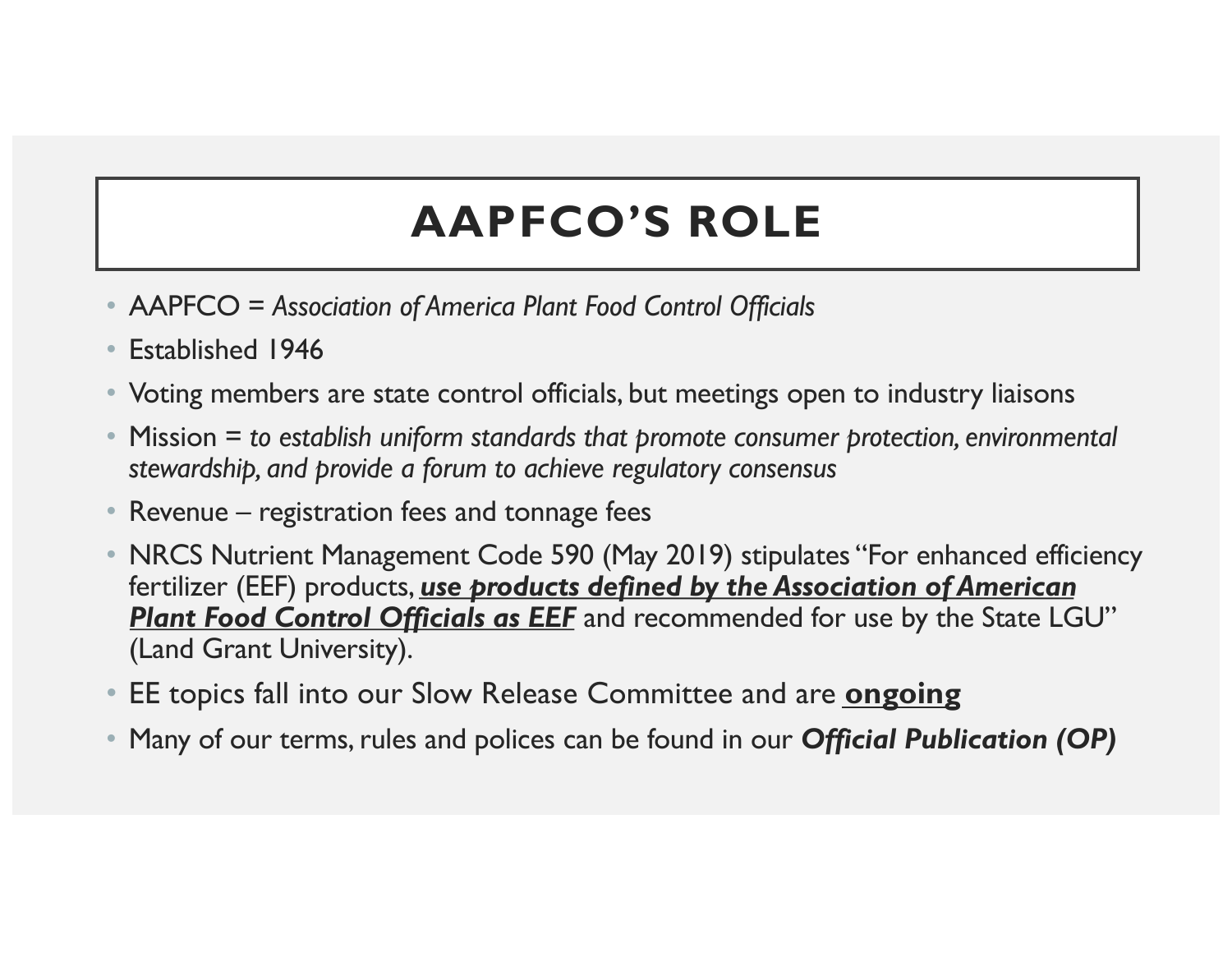## **HOW DOES AAPFCO DEFINE EEF?**

#### • **T – 70 Enhanced Efficiency Fertilizer**

– *Describes fertilizer products with characteristics that allow increased nutrient availability and reduce potential losses to the environment e.g., gaseous losses, leaching or runoff when compared to an appropriate reference product.*

#### • **Critical criteria:**

- **1. allow increased nutrient availability** (direct provide more, or indirect retain more)
- **2. reduce potential losses to the environment**
- **3. compared to an appropriate reference product**

#### • **T – 84 Enhanced Efficiency Reference Product**

– *The soluble fertilizer product (prior to treatment by reaction, coating, encapsulation, addition of inhibitors, compaction, occlusion, or by other means) or the corresponding product used for comparison to substantiate enhanced efficiency claims.*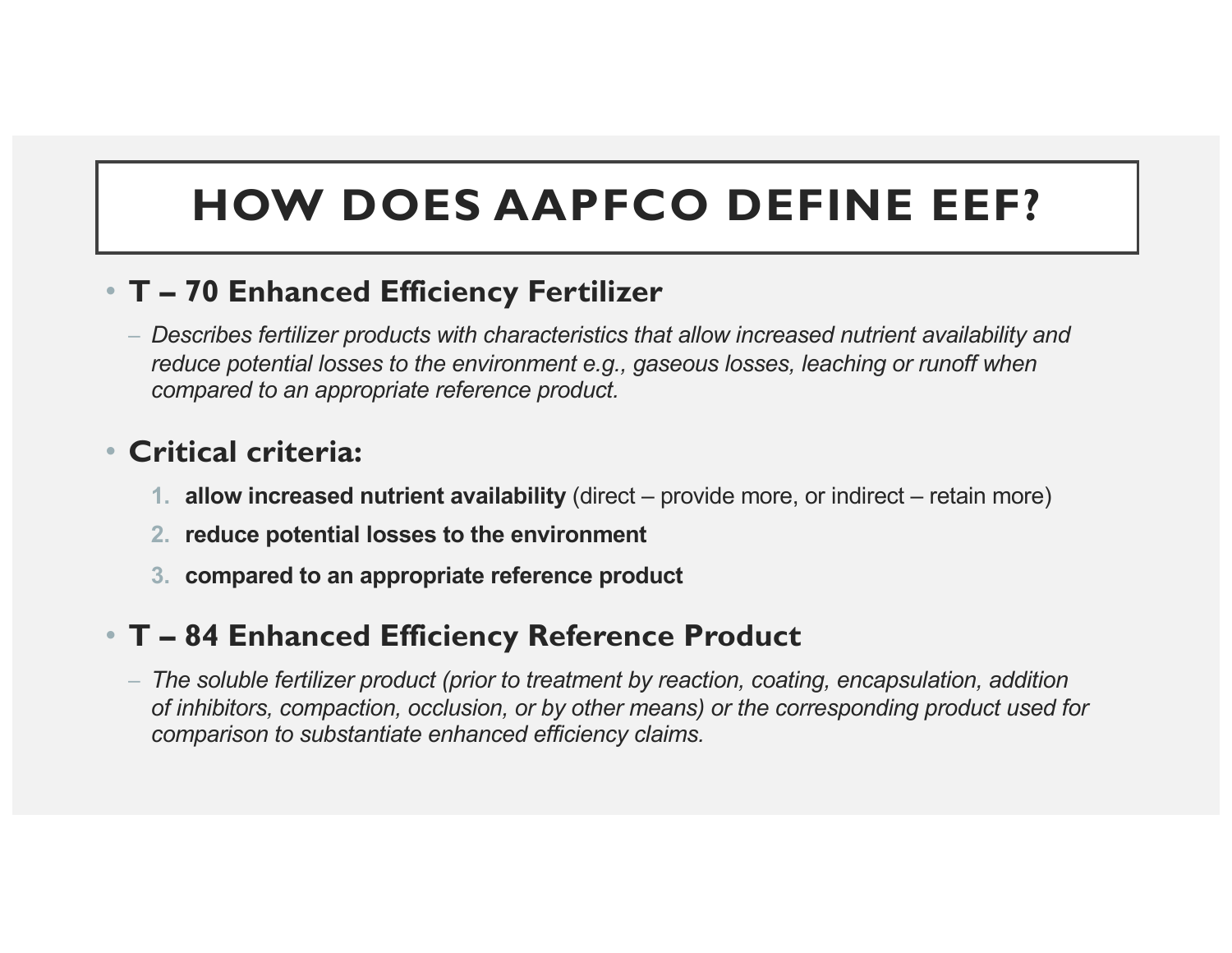#### **SOME BENEFITS OF EE CLASSIFICATION**

- Eligible for NRCS Nutrient Management 590 cost sharing
- Some "local" ordinances require the use of an EEF
- Potential benefit(s) to the environment
- A consumer preference, by some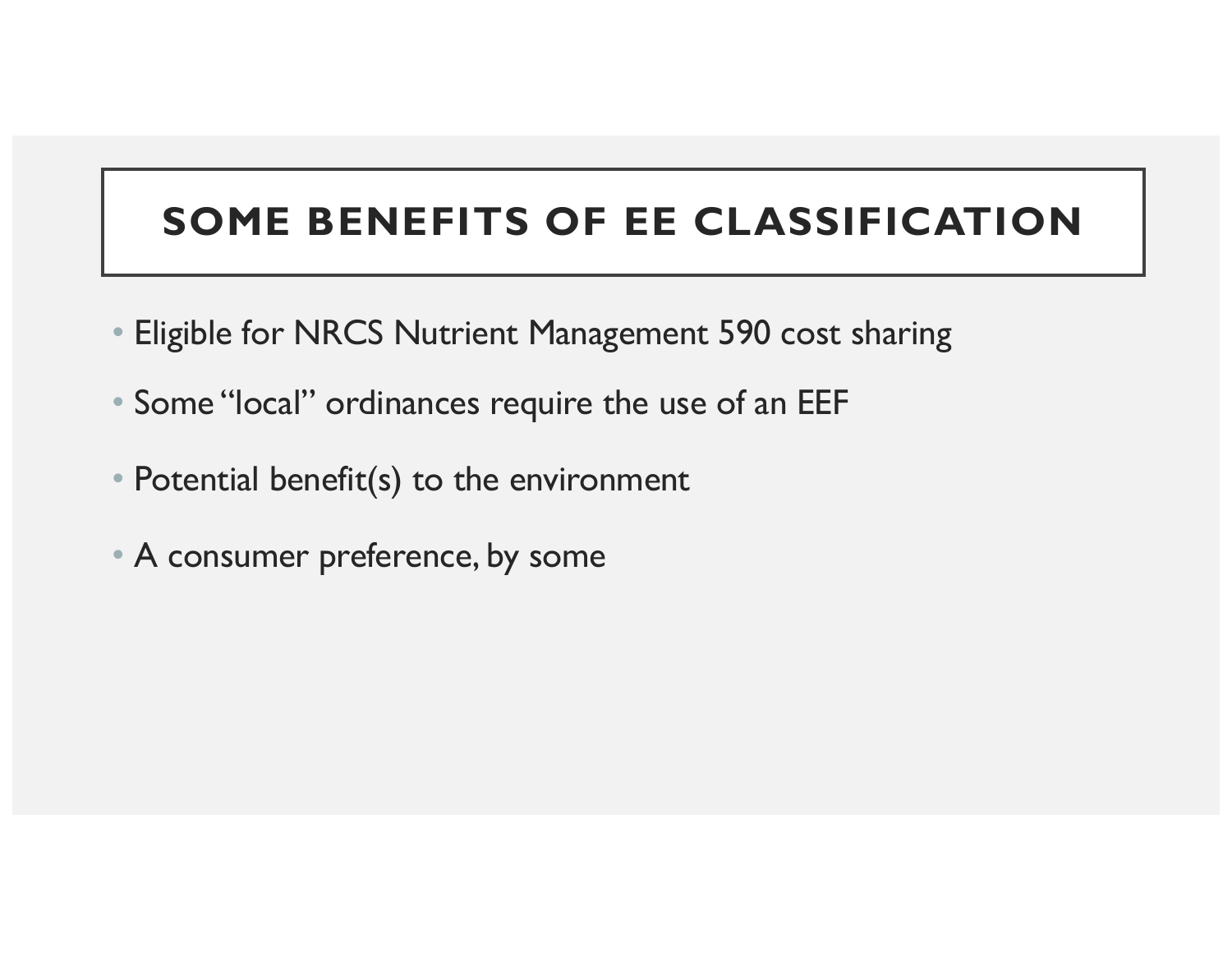# **RELEVANT AAPFCO OP REFERENCES**

- SUIP 17 Coated Slow Release or Occluded Slow Release Nutrients
	- includes labeling examples (some also found in AAPFCO labeling guide)
- SUIP 21 Slowly Available Water Soluble Nitrogen
- SUIP 30 Enhance Efficiency Fertilizers [N, P, K, Secondary and Micronutrient]
- Rule 3 Slowly Released Plant Nutrients
	- $-$  (a) "15% Rule"
	- (b) types of products with recognized slow release properties
- Slow Release and Stabilized Fertilizers Policy Statement
- T-70: Enhanced Efficiency Fertilizer
- T-84: Enhanced Efficiency Reference Product
- Footnotes
	- $\epsilon$  ingredient with approved EEF mechanism
	- $*$  # identifies product permitted to claim EEF properties
	- $*$  has slow release property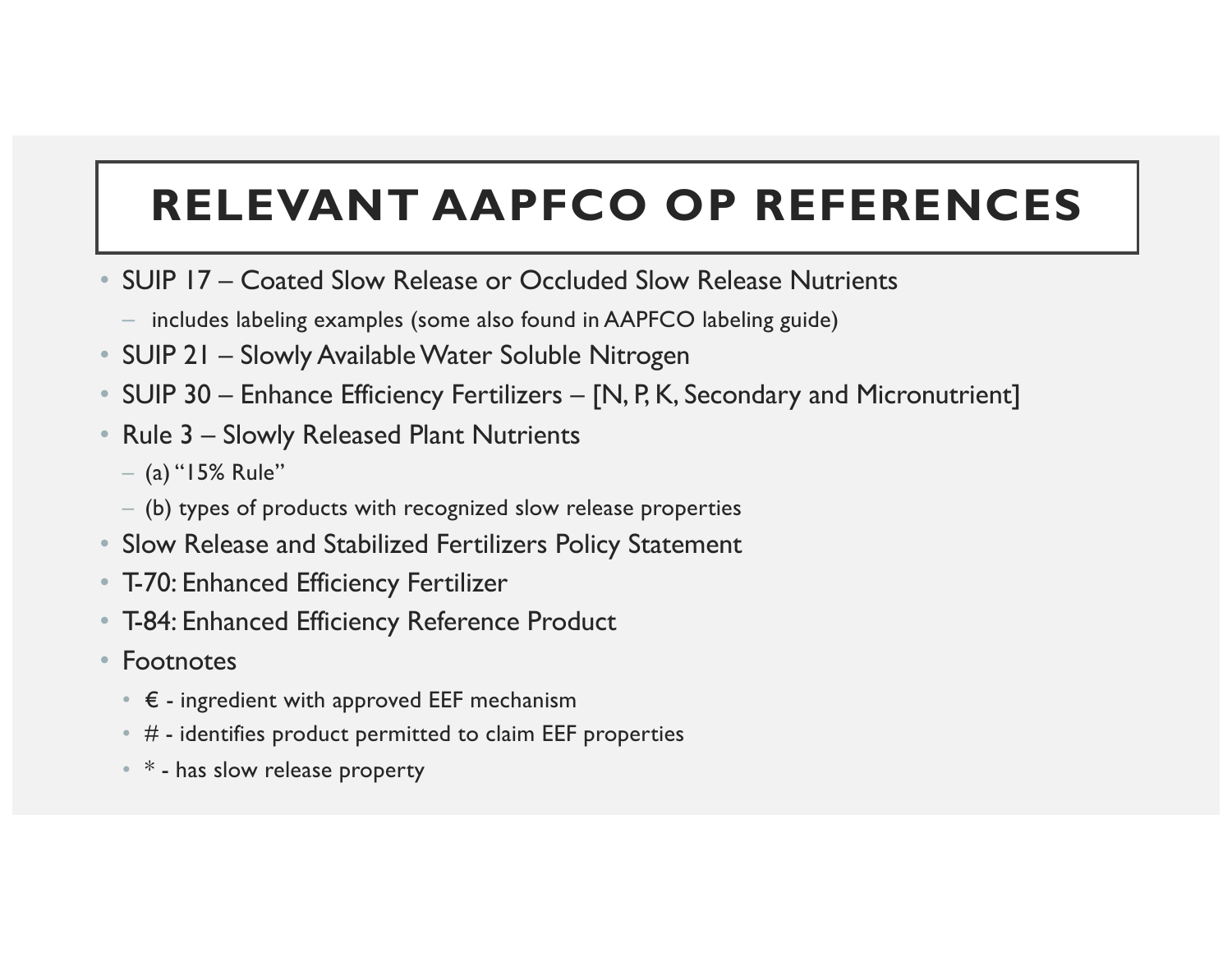#### **RECOGNIZED SR PROPERTIES – RULE 3 (B)**

• Types of products with slow release properties recognized are (1) water insoluble, such as natural organics, ureaform materials, urea-formaldehyde products, isobutylidene diurea, oxamide, etc., (2) coated slow release, such as sulfur coated urea and other encapsulated soluble fertilizers, (3) occluded slow release, where fertilizers or fertilizer materials are mixed with waxes, resins, or other inert materials and formed into particles and (4) products containing water soluble nitrogen such as ureaform materials, urea formaldehyde products, methylenediurea (MDU), dimethlenetriurea (DMTU), dicyanodiamide (DCD), etc. The terms, "water insoluble", "coated slow release", "slow release", "controlled release", "slowly available water soluble", and "occluded slow release are accepted as descriptive of these products, provided the manufacturer can show a testing program substantiating the claim (testing under guidance of Experiment Station personnel or a recognized reputable researcher acceptable to the **A** laboratory procedure, acceptable to the for evaluating the release characteristics of the product(s) must also be provided by the manufacturer. (Official 1991)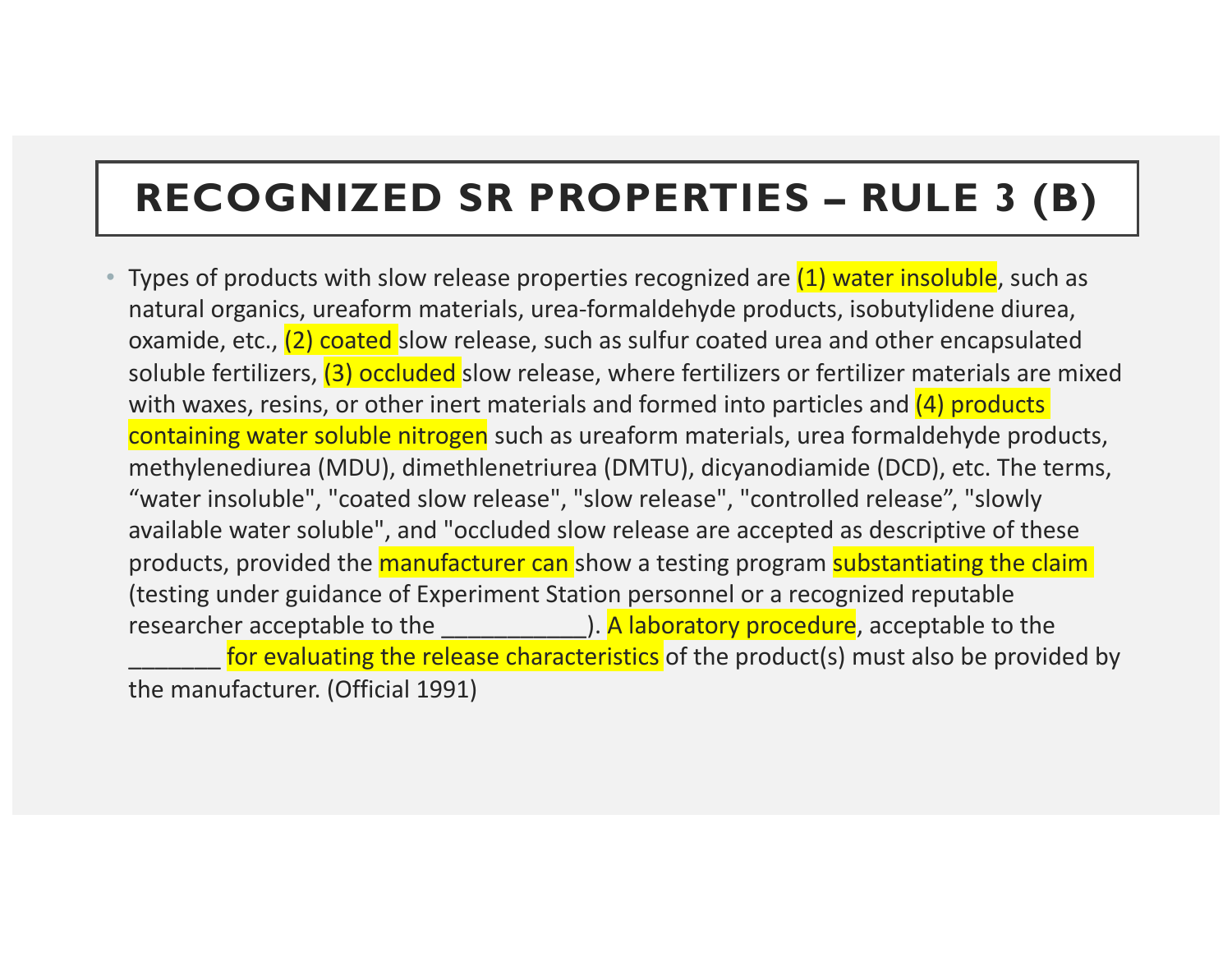#### **PRODUCT LISTINGS**

| <b>Identifier</b> | <b>Symbol</b> | <b>Term or Definition</b>                                                   |
|-------------------|---------------|-----------------------------------------------------------------------------|
| $N-37$            | #             | <b>Ammonium Thiosulfate</b>                                                 |
| $Cu-9$            | #             | <b>Copper Frits</b>                                                         |
| $N-12$            | #             | Cyanamide (Lime Nitrogen) (nitrification inhibitor)                         |
| $N-31$            | $\sharp$      | DCD Dicyandiamide (cyanoguanidine) (nitrification inhibitor)                |
| $N-30$            | #             | Dimethylenetriurea (DMTU) (slowly available nitrogen)                       |
| $T-123$           | €#            | Duromide (urease inhibitor)                                                 |
| $N-62$            | $\ast$        | <b>Feather Meal</b>                                                         |
| $Fe-8$            | #             | <b>Iron Frits</b>                                                           |
| $N-26$            | #             | Isobutylidene Diurea (slowly available nitrogen)                            |
| $P-23$            | #             | Magnesium Ammonium Phosphate (slowly available N, Mg and Phosphate)         |
| $P-24$            | #             | Magnesium Potassium Phosphate (slowly available Potash, Mg and Phosphate)   |
| $Mn-8$            | #             | <b>Manganese Frits</b>                                                      |
| $N-40$            | #             | Methylene Urea (MU polymethylene urea(s)) (slowly available nitrogen)       |
| $N-29$            | #             | Methylenediurea (MDU) (slowly available nitrogen)                           |
| $T-46$            | #             | NBPT N-(n-bytl)thiophosphorictriamide (urease inhibitor)                    |
| $T-99$            | #             | Nitrapyrin [2-Chloro-6-(trichloromethyl)pyridine] (nitrification inhibitor) |
| $N-36$            | #             | Oxamide (slowly available nitrogen)                                         |
| $N-32$            | #             | <b>Polymer Coated urea (PCU)</b>                                            |
| $T-122$           | €#            | <b>Pronitridine (nitrification inhibitor)</b>                               |
| $N-27$            | #             | <b>Sulfur Coated Urea (SCU)</b>                                             |
| $S-13$            | #             | Sulfur(S) < $100$ microns                                                   |
| $N-33$            | #             | Triazone (slowly available nitrogen)                                        |
| $N-24$            | #             | <b>Ureaform Fertilizer Materials (sparingly soluble)</b>                    |
| $N-25$            | #             | Urea-Formaldehyde Products (sparingly soluble)                              |
| $N-35$            | #             | <b>Urea-Triazone Solution</b>                                               |
| $Zn-9$            | #             | <b>Zinc Frits</b>                                                           |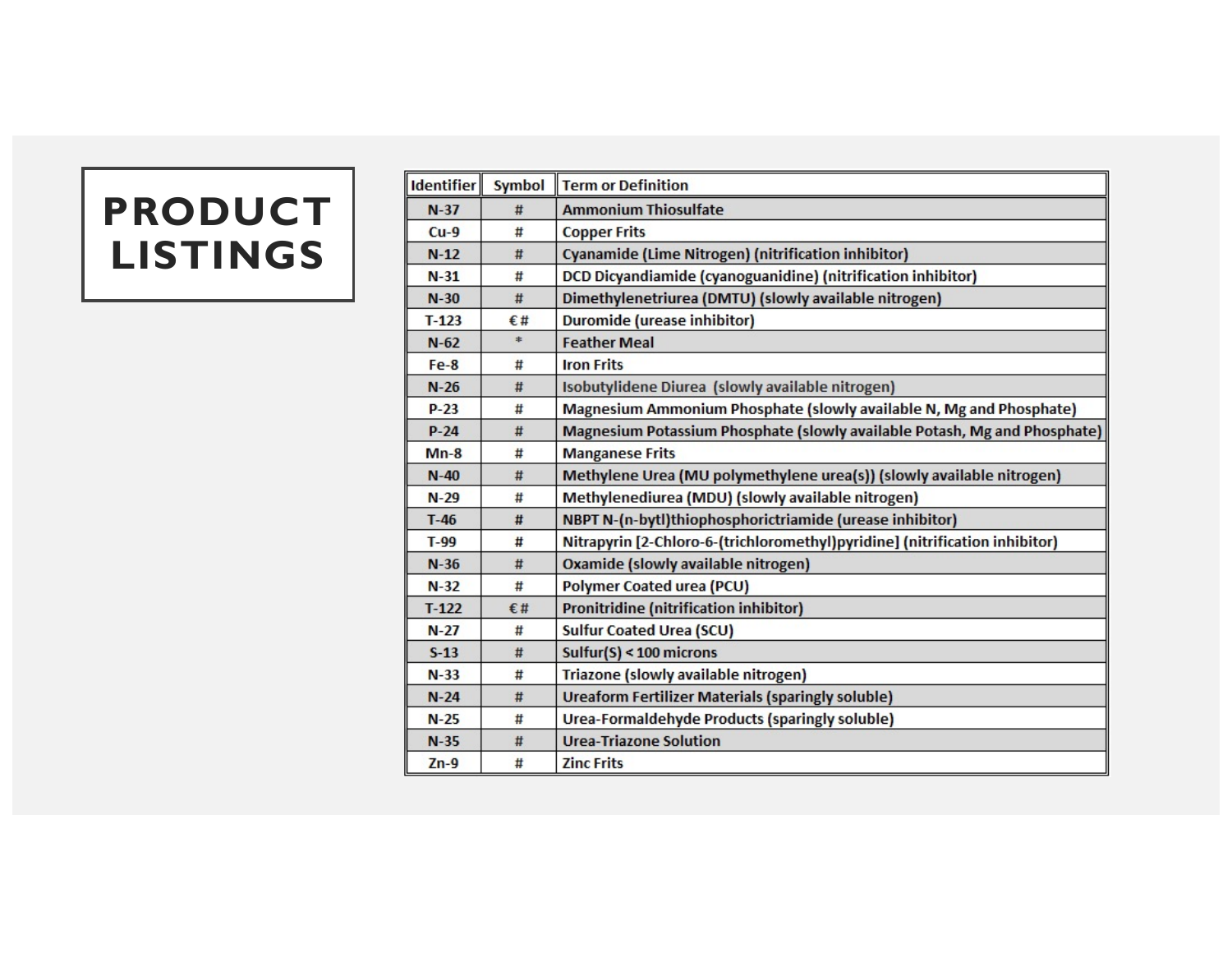### **GENERAL LISTINGS OR CATEGORIES**

| <b>Identifier</b> | Symbol | <b>Term or Definition</b>                                 |
|-------------------|--------|-----------------------------------------------------------|
| $T-48$            | #      | <b>Biosolids</b>                                          |
| $N-22$            | #      | <b>Crude, Inert, or Slow-Acting Nitrogenous Materials</b> |
| $T-21$            | €      | <b>Coated Slow Release Fertilizer</b>                     |
| $T-49$            | #      | <b>Nitrification Inhibitor</b>                            |
| $T-32$            | €#     | <b>Polymer Coated Fertilizer</b>                          |
| $N-19$            | #      | <b>Processed Tankage</b>                                  |
| $T-72$            | #      | <b>Stabilized fertilizer</b>                              |
| $T-41$            | €#     | <b>Stabilized Nitrogen Fertilizer</b>                     |
| $T-45$            | €      | <b>Urease Inhibitor</b>                                   |

#### • Overall:

- 35 listings in the AAPFCO OP
- 24 of 35 (69%) deal exclusively with Nitrogen
- A few terms/definitions pertain to other primary, secondary and/or micro products
- Could be more, but some have not gone through the recognition process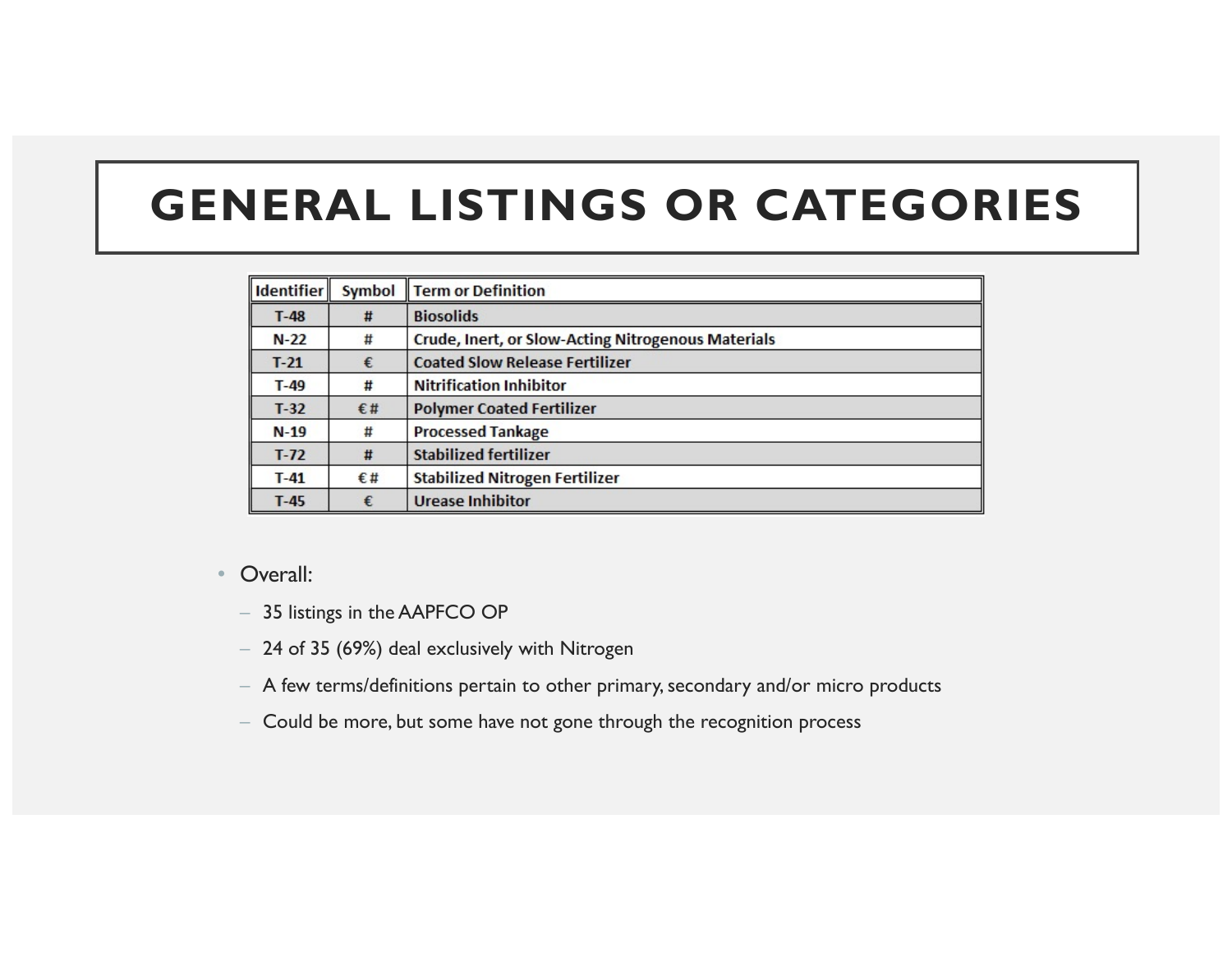#### **FLOWCHART**

#### **Relationship Between Enhanced Efficiency Fertilizers Terms**



#### • **DRAFT**

QUICK reference guide

#### • **NOT automatic** as must meet criteria

– *double check if any symbol(s) assigned to term*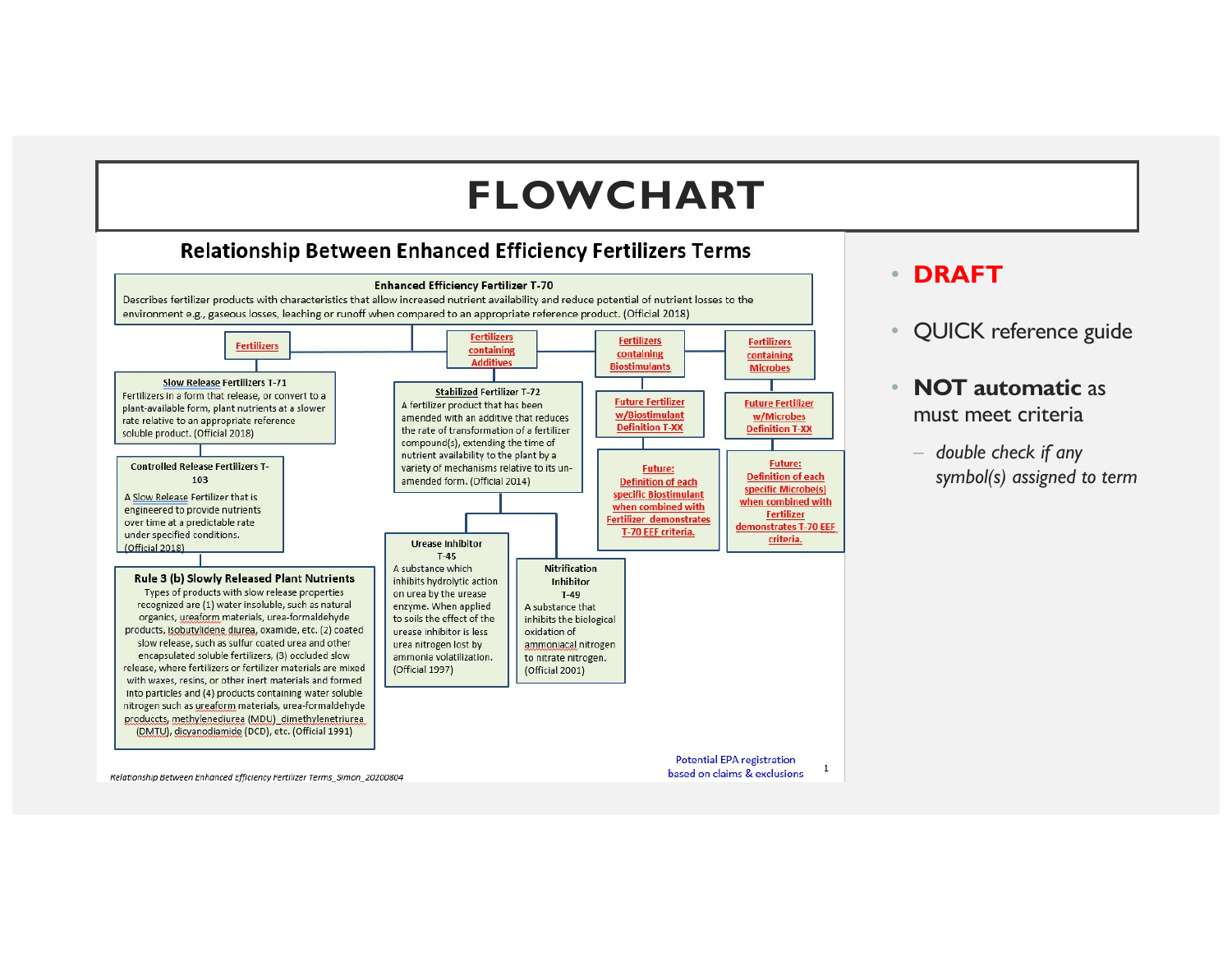# **RECOGNITION PROCESS**

- Requirements:
	- **1. Term or Definition**
	- **2. Efficacy Data**  comparison with reference soluble product; e.g., nutrient release curves; uptake; yield/production; less nutrient loss to environment, etc. to support claims
	- **3. Laboratory Test Method**  to confirm presence and amount
- Information is reviewed by expert review panel
- Panel makes recommendation to applicable committees
- Can "pull-in" expertise
	- Academic advisors
	- MOU with tri-societies
	- Limited involvement with USDA and EPA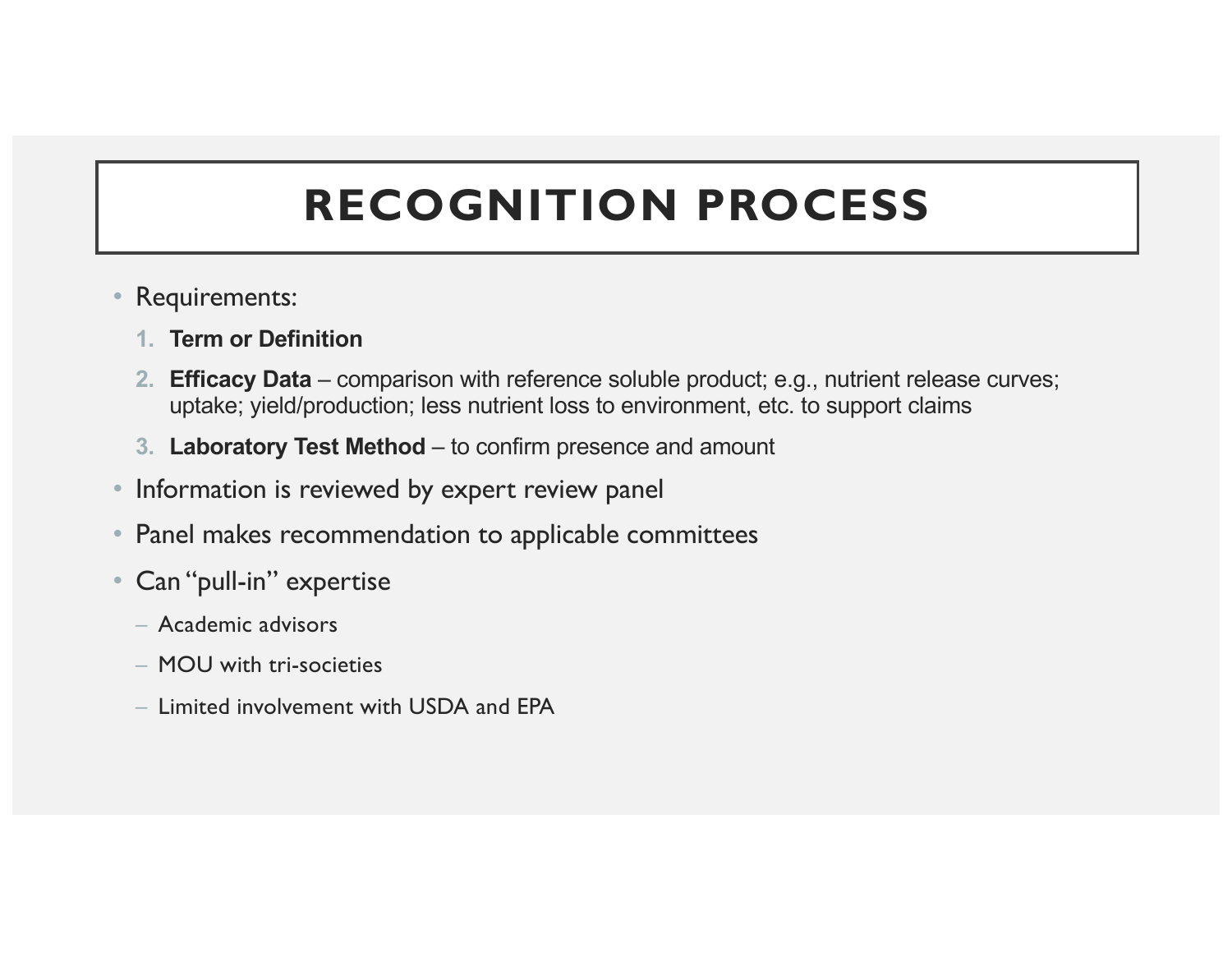## **UNRESOLVED**

- How much EE in product is required to make EE claims?
	- SR have Rule 3 or 15%; what about other products?
	- *"Right Rate"*  apply at rate that will have the desired impact
	- What if a single nutrient product?
	- What if a multi-nutrient product or blend?
- What type(s) of efficacy information or data is required to demonstrate EE?
	- Or is *"we'll know it when we see it"* sufficient
- Focus has mainly been on Nitrogen and Phosphate. What about other nutrients?
	- Clarification needed from USDA?
- T-71 SR more clearly define "slower rate" and similarly, what is too slow?
	- *"… at a slower rate relative to an appropriate reference soluble product."*
- T-70 EEF "when compared to an appropriate reference product" what are the comparison criteria?
- Geographic or environmental conditions?
- Any concern about "degrees" of Enhanced Efficiency?
	- (i.e., relative effectiveness, some products consistently and highly effective, some conditionally or less so)